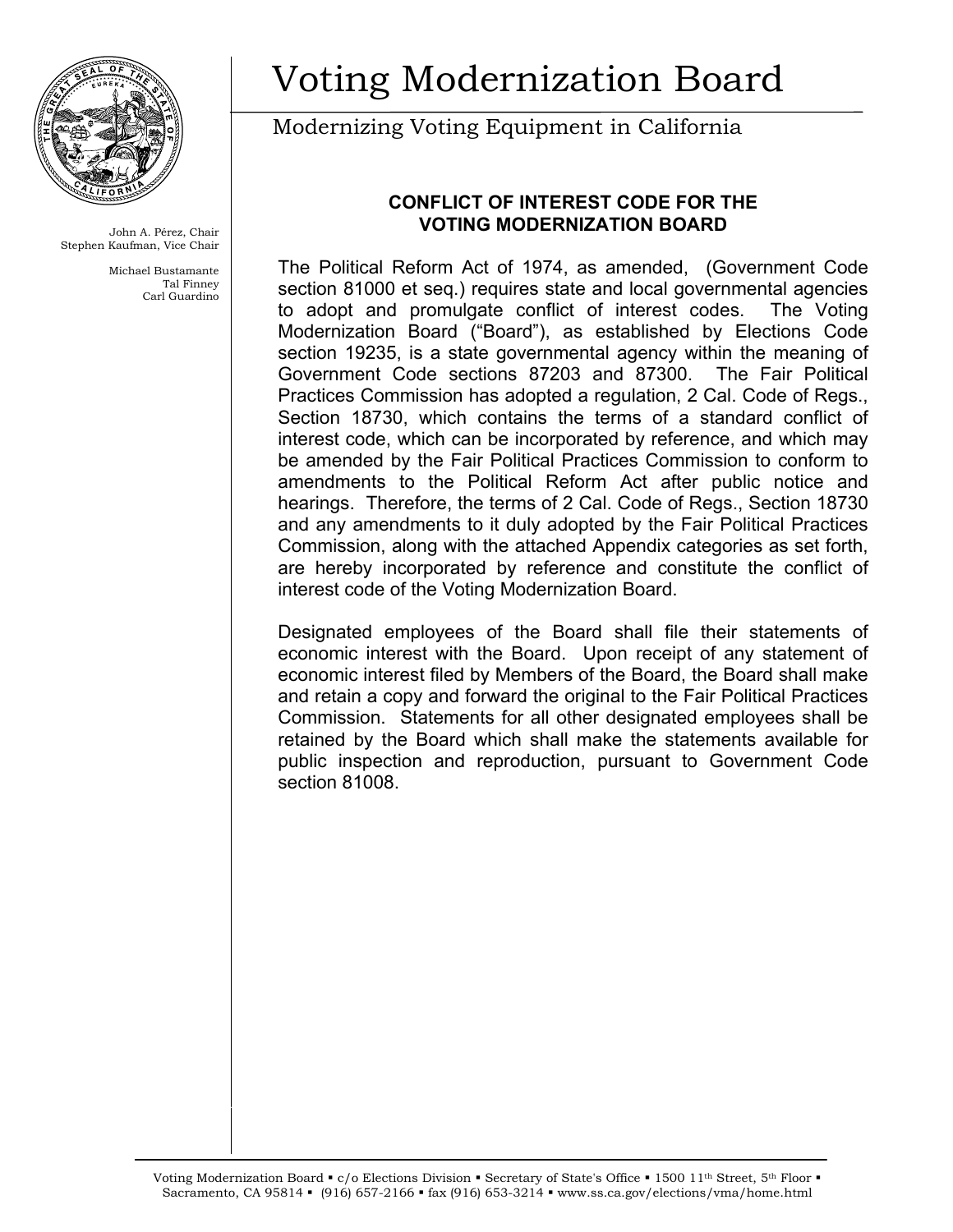#### **CONFLICT OF INTEREST CODE FOR THE VOTING MODERNIZATION BOARD**

#### **APPENDIX A**

#### **DESIGNATED POSITIONS ASSIGNED DISCLOSURE CATEGORY**

| Member                                                                                  |  |
|-----------------------------------------------------------------------------------------|--|
| All Staff Employed by,<br>Assigned to, or Serving Under<br>any Contract with, the Board |  |
| Consultants Retained by Board*                                                          |  |

\* With respect to consultants, the Board may determine by vote that a particular consultant, although a "designated employee" pursuant to this code, is retained to perform a range of duties that is limited in scope and should not, based on that range of duties, be subject to the disclosure requirements of the code. Such determination, which shall be set forth in writing, shall include a description of the consultant's duties and, based upon the range of duties as described, a statement of the extent to which consultants must disclose pursuant to this code. The determination shall be a public record and shall be retained for public inspection in the same manner and location as this conflict of interest code.